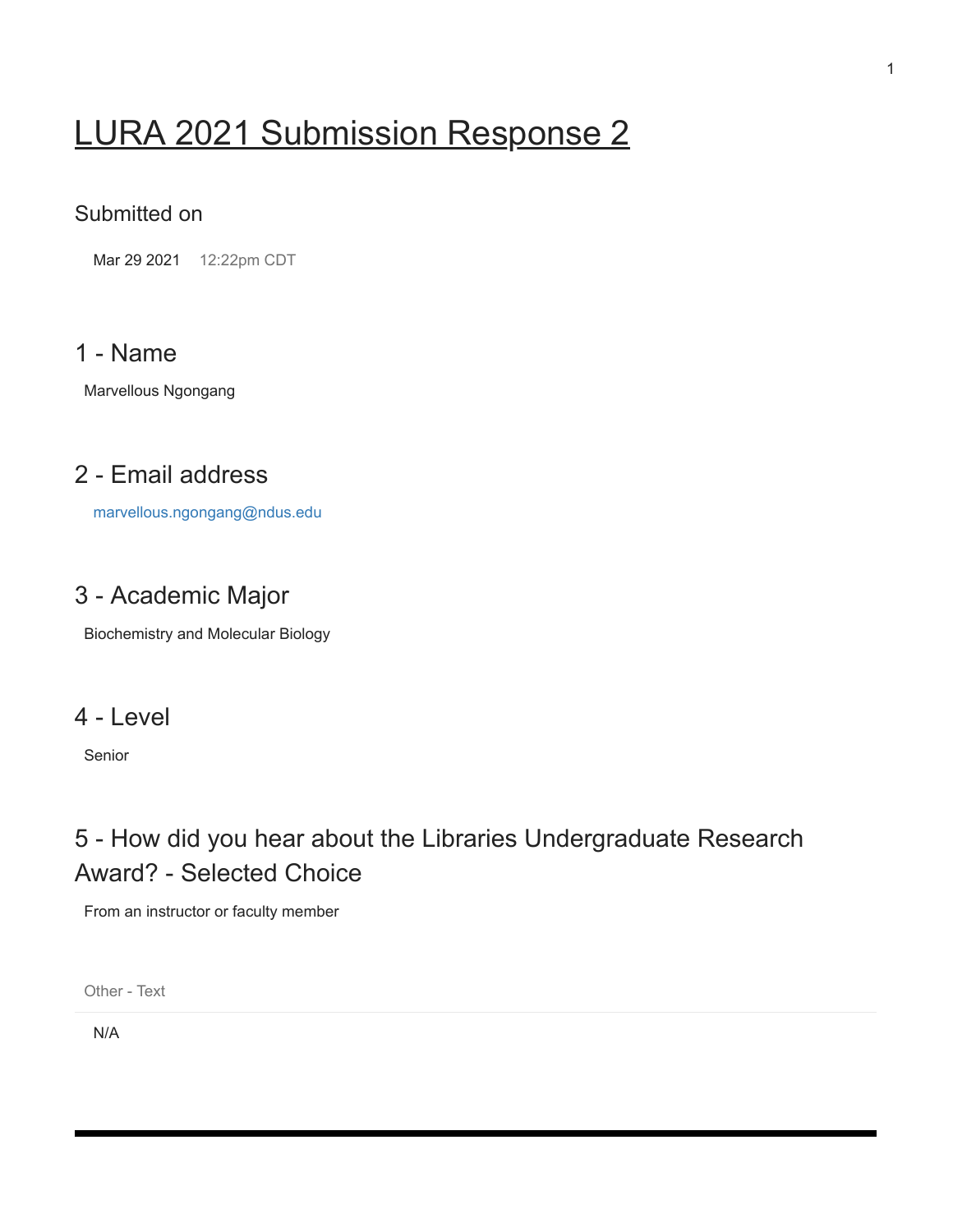See next page for Project Abstract, Files Names, and Reflection Prompt Responses.

#### 6 - Project Abstract or Description (100 words or less)

In silico methods is a cost- and time-effective way to synthesize materials. Refractive index (n) is an important characteristic of an optical material. This work contains a quantitative structure–property relationship (QSPR) model that was developed to predict the (n) of 262 polymers collected from various sources. Several models were created, where a four-variable model showed the best predictive performance. The best model's predictability was validated using the leave-one-out technique, external set, and y-scrambling methods. For (n), ionization potential, polarizability, 2D and 3D geometrical descriptors were the most influential. The model can be used to predict (n) for untested polymers.

#### 7\_Name - Please upload your project file here - Name

molecules-25-03772 (2).pdf Fabh2WoN4ee2206J

### 8 Name - Please upload your bibliography file here. If you have any trouble loading your file, contact nicole.km.juve@ndsu.edu - Name

Bibliography\_list.docx F\_2BtSFv7uv7JrI1z

## 9 - Reflection Prompt 1 How did you select your research topic or question? Did your topic or question change in any way during the research process? (100 words minimum)

The topic was suggested by my supervisor, Prof. Rasulev. Prof. Rasulev and his graduate student, Meade Erickson, were working on development of the machine learning model to predict a refractivity index of polymers. They asked me to help them to collect additional data for this project and then check chemical structures on correctness in the collected computational dataset. Since I was already experienced in chemical structures drawing and collecting chemical data by working on another project in Prof. Rasulev group, the new task was the one I could do the best. The data on refractivity index were extracted from several papers I collected using the online access provided by NDSU Library service. No, the selected topic didn't change during the research process. Moreover, the research was successfully completed, and a scientific manuscript was written based on it and published in one of the top chemical journals- Molecules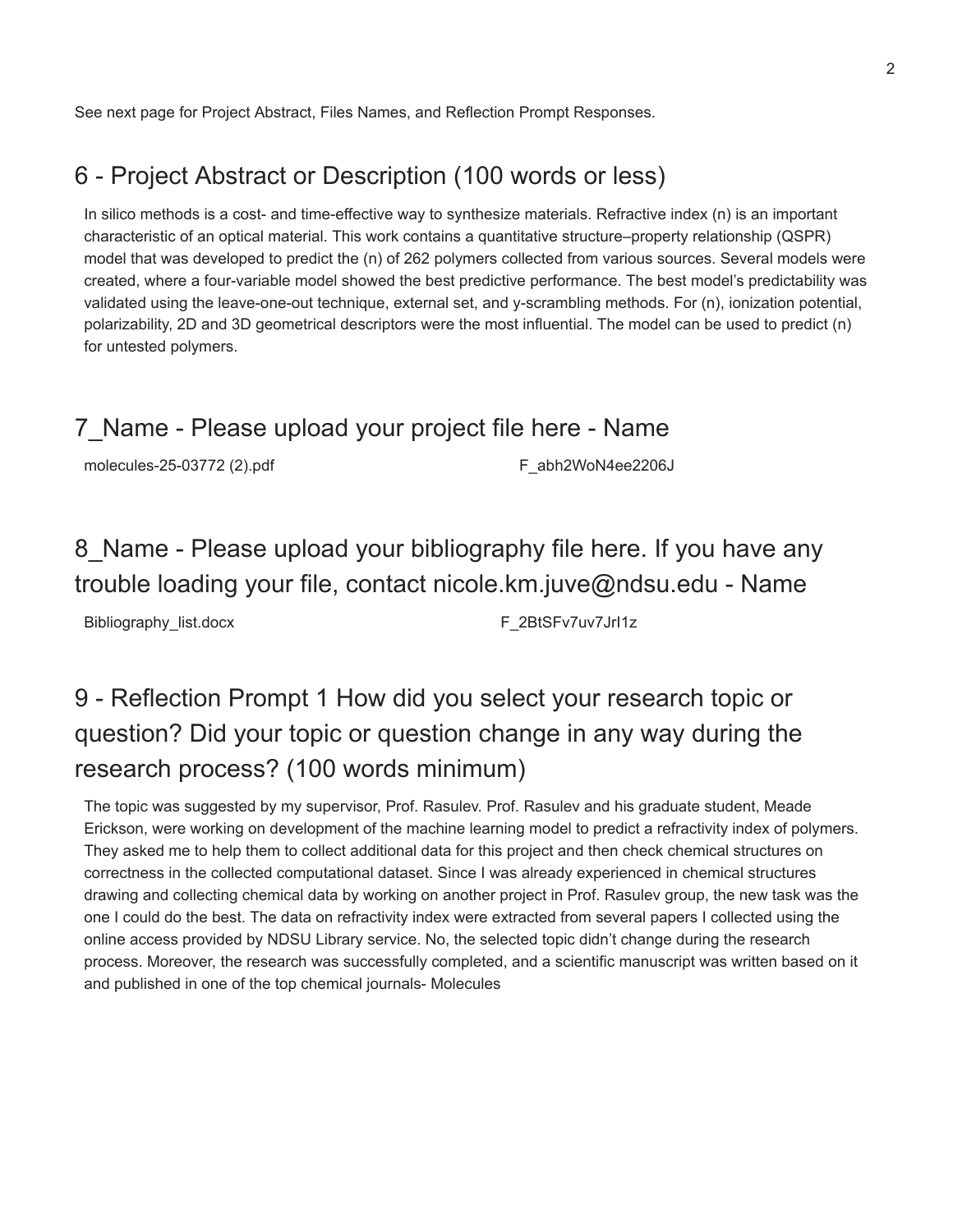## 10 - Reflection Prompt 2 Did interactions with librarians, your professor(s), peers, and/or others influence the direction of your research?(100 words minimum)

The overall direction of my research never changed. In overall, I was working with chemical data collection and chemical structures analysis and characterization by computational methods. However, depending on particular project the sub-topics were changing. For example, I was working with refractivity data of polymers, then with biodegradation data of organic compounds and polymers, as well as computational investigating the interactions of cyclodextrins with food flavor compounds. During this time, the projects discussed with my professor and graduate students and necessary changes and improvements in the direction are made. I was always interacting with graduate students in the lab, asking them project related questions and at the same time discussing with them my findings and collected data from bibliographical sources.

# 11 - Reflection Prompt 3How did you find the sources you used in your research? Which specific search tools or databases - library or otherwise - did you use? If you encountered any challenges while searching for sources, how did you overcome them? (100 words minimum)

Since the performed research is happened during the pandemic time, I had only a possibility to use NDSU's library service remotely, from the lab. Mainly I was searching for the scientific papers through the Google Scholar and Scopus. Then, if I found a relevant paper, I was downloading the full text (in many cases the access to these papers was provided for free by NDSU Library). For example, Google Scholar or Scopus were forwarding me through the link to Sciencedirect.com database where specific paper was located, and I downloaded it from the database. It was very important to have access to a full text of many papers, since only in this case I was able to collect necessary information on chemical structures and their refractivity values. Thus, the research that was published with my co-authorship in journal Molecules (MDPI) is based on data collected for 262 polymers. These data were collected from many previously published papers by other researchers, and some of these data were collected by me, in addition to data that were collected by the graduate student. The only challenges during this research that I experienced were when some of the resources had no free access through the NDSU Library service and I had to ask my supervisor to use his professional contacts at other universities to download these papers of interest.